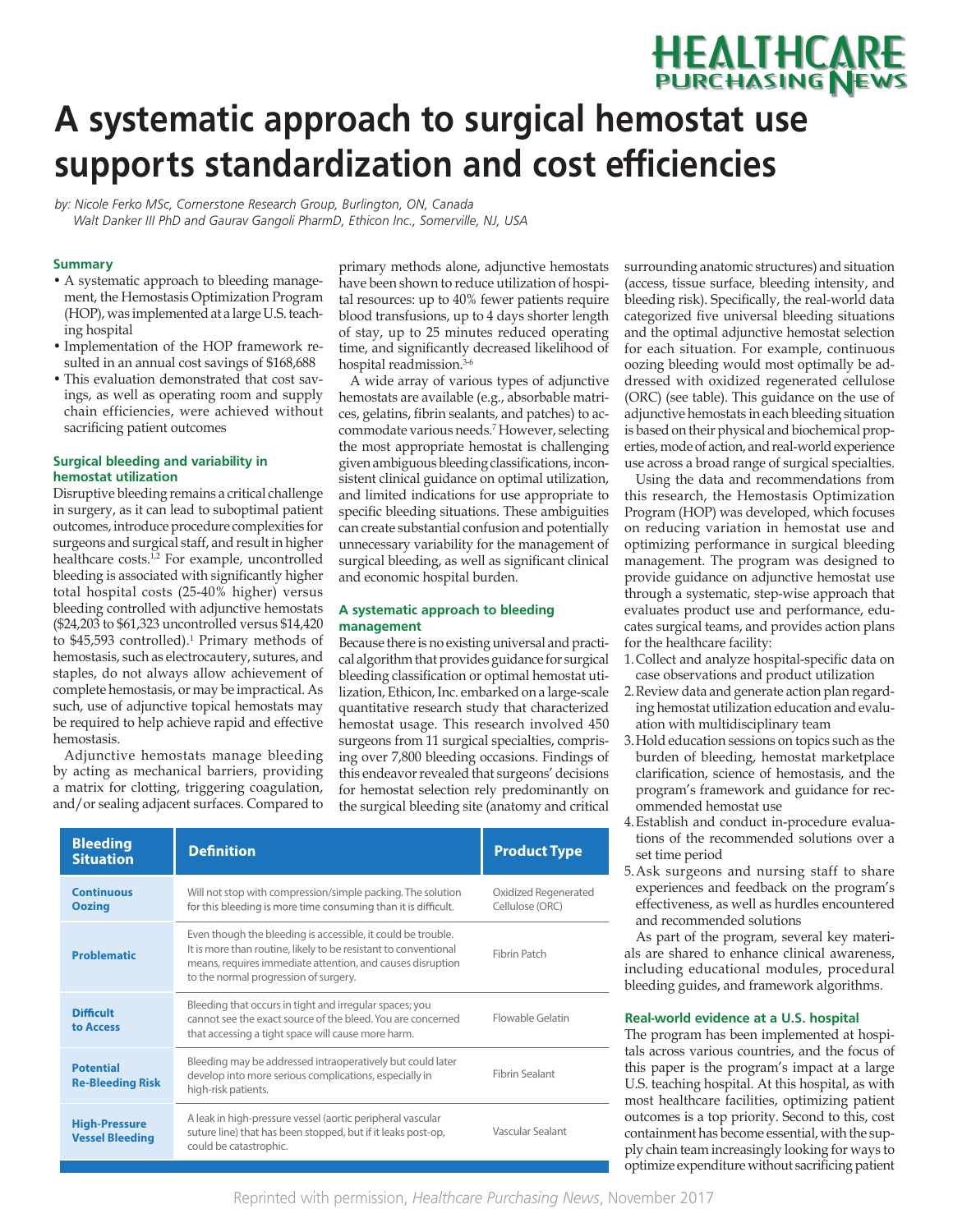outcomes. With high volume and variability of hemostat use and product expenditure, implementing the HOP program represented a critical opportunity for the hospital to achieve its goal of continuously improving care based on value and quality.

Such goals are aligned with the "Triple Aim,", "Quadruple Aim," and the increasing push for value-based healthcare. At the hospital, the Supply Chain team, which has the combined role of product value analysis for perioperative products and inventory management, led the implementation of the HOP

program and the conversion of the adjunctive hemostat portfolio to the new manufacturer (Ethicon).

A critical first step for the decision to implement the HOP program was to conduct a clinical and cost value analysis on the integration of the new manufacturer's hemostats. The results of this analysis showed the potential for substantial cost savings, with similar or superior clinical benefits compared with using hemostats from the previous manufacturer. A trial period, then full conversion, of the adjunctive hemostat category was initiated in 2016. Essentially, the process involved switching 95% of the adjunctive hemostat category from prior manufacturers to a full-line supplier. The suite of value-added solutions offered by the HOP program was a key factor in the conversion decision-making process. Consolidating from two manufacturers to predominately one also facilitated more efficient inventory management. Furthermore, converting to a full-line supplier allowed the hospital to have a broader portfolio of products to address their bleeding management needs.

Lessons were learned from this conversion and program implementation. Obtaining surgeon buy-in was critical to the success of this initiative, and the HOP framework facilitated constructive dialogue. Sharing details on the economic evidence was also critical in validating the process, for example, shifting utilization to more cost-effective products. In addition, education on the rationale for conversion, explanation of product differences and advances over time, and product demonstrations were key factors in obtaining buy-in from clinician and non-clinician stakeholders. Importantly, the support and active engagement of the new manufacturer's representatives, for continual education on the HOP program during procedures and across the surgical community facilitated comprehensive deployment of this initiative.

Once the hospital achieved value analysis and clinician buy-in, the next step was determining how best to customize and integrate the HOP program, which the Supply Chain team felt was the most comprehensive program of its kind seen at their hospital. A hands-on process was



required both inside and outside the operating room to bring in training and manage hurdles. The HOP framework was open to all specialties across all operating rooms; the highest level of interest came from cardiothoracic, vascular, spine, and neurosurgery, where multiple hemostats per procedure are sometimes used. Training was provided through various formats to accommodate different needs for the surgeons and staff, including in-services, audiovisual materials, handouts, presentations, and handson product training. To help with seamless delivery and minimize interruption, education was offered across shifts and was integrated into the normal workflow; for example, part of the training occurred at weekly staff meetings. Approximately 100 individuals were trained, including surgeons, nurse managers, inventory personnel, and perioperative technicians.

Finally, a system was set up to track hemostat costs as part of the program implementation. The number of hemostat units, by type, was analyzed to determine hemostat expenditure over a one-year observation period. In addition, a team outside of perioperative supply chain services tracked clinical outcomes, which were continuously monitored for changes in the data over time—no differences were detected before versus after conversion and HOP program implementation.

#### **Achieving the goals**

The economic analysis of the program's impact revealed an annual cost savings of \$168,688, not including contractual savings from switching to the full-line supplier. These findings aligned with the predicted savings calculated as part of the project's initiation. To appropriately compare hemostat costs before and after program implementation, it was necessary to control for several factors, including new products introduced that were not part of the initial analysis, contracted price changes, and the case volume increase that occurred over the one-year observation period. Interestingly, the spend per hemostat unit trended downward 15% over the year (see figure), from a higher average to a lower average spend per unit

of product, while case volume trended higher. This hemostat spend optimization was enabled by a shift toward the manufacturer's more cost-effective products appropriate to each bleeding situation, in particular, advanced ORC hemostats (SURGICEL SNoW™ Absorbable Hemostat) and optimal utilization of flowable hemostats (SURGIFLO® Hemostatic Matrix). These findings indicate that the hospital managed the growth of its resource needs well and increasingly optimized its use of adjunctive hemostats over time.

These cost savings and product utilization efficiencies were

observed alongside high surgeon and nurse satisfaction. For instance, it was reported that the team of nurses and surgeons were "Very Satisfied" (on a five-point rating scale) with the success of both product conversion and implementation of the HOP program. The hospital also noted improved product education and enhanced communication and support through a solid partnership with the manufacturer, which was integral to the program's success. Furthermore, operating room efficiencies were observed, which can be partially attributed to having a predominantly single supplier. From a supply chain perspective, inventory monitoring became easier, contracting became more efficient, product waste was reduced, and higher-priced items were eliminated. Periodic evaluation and maintenance strategies were also put in place to ensure continued success.

#### **Final Words**

The Hemostasis Optimization Program was effectively implemented, and it represents one of the most comprehensive programs of its kind by this large U.S. teaching hospital. This evaluation demonstrated that cost savings, as well as operating room and supply chain efficiencies, were achieved without sacrificing patient outcomes. In addition, the portfolio conversion and program implementation were met with high staff satisfaction. Manufacturer support and provision of staff resources, through a consultative partnership, were integral to the success of this value-added initiative. The favorable outcomes of this evaluation warrant further partnership with the manufacturer and evaluation of the HOP program, to improve efficiencies in other applicable medical device categories. **HPN** 

#### References:

- 1. Corral M et al. Clinicoecon Outcomes Res 2015; 7: 409-421.
- 2. Stokes ME et al. BMC Health Serv Res 2011; 11: 135.
- 3. Massin P et al. Orthop Traumatol Surg Res. 2012 Apr;98(2):180-5.
- 4. Natour E et al. J Cardiothorac Surg. 2012 Oct 8;7:105.
- 5. Testini M et al. Langenbecks Arch Surg. 2009 Sep;394(5):837-42.
- 6. Ye X et al. Journal of Orthopaedics. 2012 9(1)e5.
- 7. Gabay M & Boucher BA. Pharmacotherapy; 2013; 33: 935-955.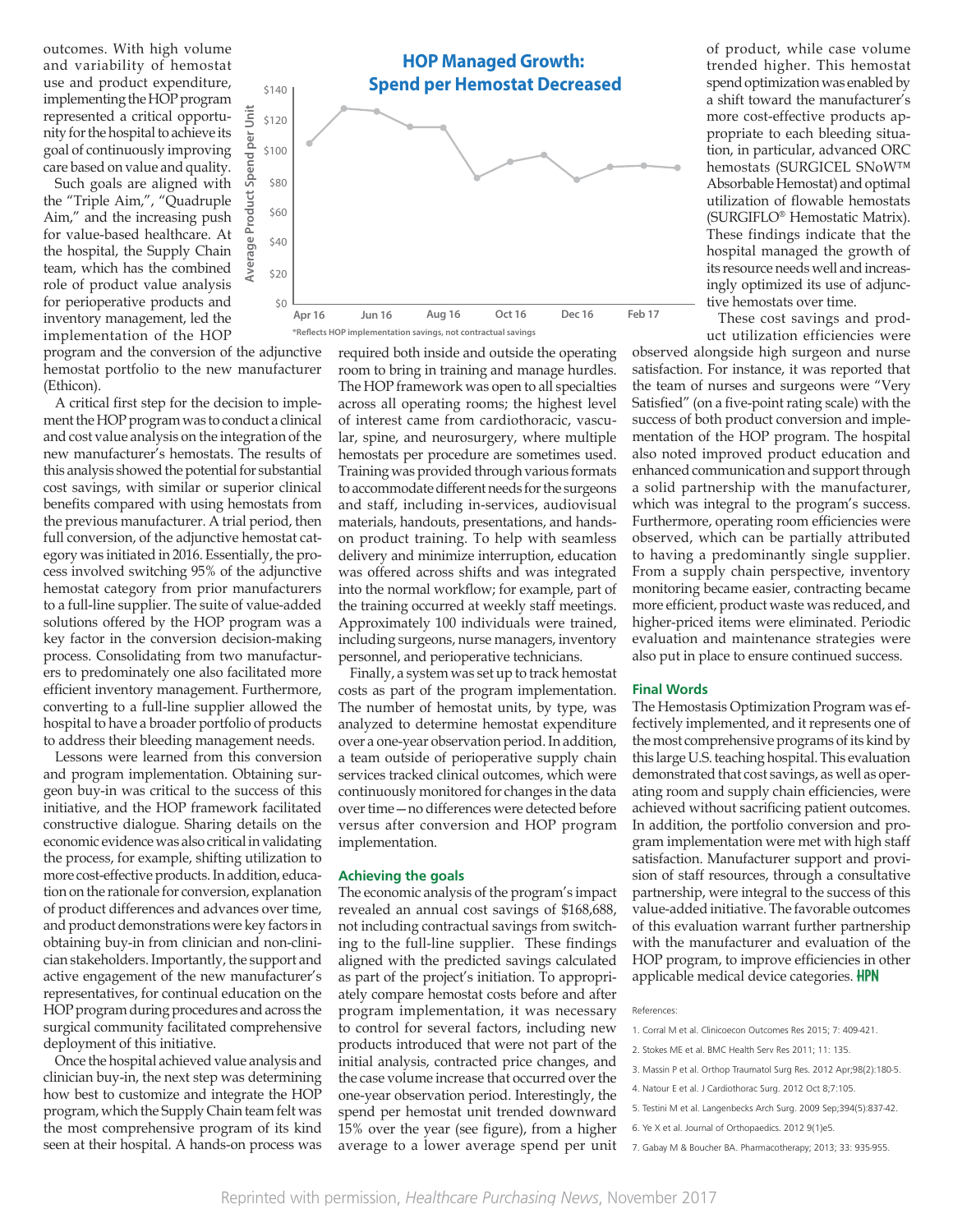## SURGIFLO® Hemostatic Matrix Kit Essential Product Information (Made from Absorbable Gelatin Sponge, USP) with Thrombin

## **DESCRIPTION**

SURGIFLO® with Thrombin (SURGIFLO® Hemostatic Matrix Kit) is intended for hemostatic use by applying to a bleeding surface.

## **ACTIONS**

When used in appropriate amounts SURGIFLO<sup>®</sup> is absorbed completely within 4 to 6 weeks.

## INTENDED USE/INDICATIONS

SURGIFLO®, mixed with thrombin solution, is indicated in surgical procedures (other than ophthalmic) as an adjunct to hemostasis when control of bleeding by ligature or other conventional methods is ineffective or impractical.

## CONTRAINDICATIONS

- Do not use SURGIFLO® in intravascular compartments because of the risk of embolization.
- Do not use SURGIFLO® in patients with known allergies to porcine gelatin.
- Do not use SURGIFLO® in closure of skin incisions because it may interfere with the healing of skin edges. This interference is due to mechanical interposition of gelatin and is not secondary to intrinsic interference with wound healing.

## **WARNINGS**

- SURGIFLO® should not be used in the presence of infection and should be used with caution in contaminated areas of the body
- SURGIFLO® should not be used in instances of pumping arterial hemorrhage. SURGIFLO® will not act as a tampon or plug in a bleeding site.
- SURGIFLO® should be removed from the site of application when used in, around, or in proximity to foramina in bone, areas of bony confine, the spinal cord, and/or the optic nerve and chiasm because it may swell resulting in nerve damage.
- Excess SURGIFLO® should be removed once hemostasis has been achieved.
- The safety and effectiveness of SURGIFLO® for use in ophthalmic procedures has not been established.
- SURGIFLO® should not be used for controlling post-partum intrauterine bleeding or menorrhagia.
- The safety and effectiveness of SURGIFLO® has not been established in children and pregnant women.
- The blue flexible applicator tip should not be trimmed to avoid exposing internal guidewire.
- The white straight applicator tip should be trimmed away from the surgical area. Cut a square angle to avoid creating a sharp tip.

## **PRECAUTIONS**

- Safe and effective use of SURGIFOAM® Sponge has been reported in a published neurologic retrospective study involving 1700 cases in Europe. Safe and effective use in neurosurgery has not been proven through randomized, controlled clinical studies in the United States.
- SURGIFLO® is supplied as a sterile product and cannot be resterilized.
- SURGIFLO® should not be used for packing unless excess product that is not needed to maintain hemostasis is removed. SURGIFLO® may swell up to 20% upon contact with additional fluid.
- SURGIFLO® should not be used in conjunction with autologous blood salvage circuits.
- SURGIFLO® should not be used in conjunction with methylmethacrylate adhesives.
- In urological procedures, SURGIFLO® should not be left in the renal pelvis or ureters to eliminate the potential foci for calculus formation.

## ADVERSE EVENTS

A total of 142 patients received SURGIFOAM® Sponge during a clinical trial comparing SURGIFOAM® Sponge to another absorbable gelatin sponge. In general, the following adverse events have been reported with the use of absorbable porcine gelatin-based hemostatic agents:

• Gelatin-based hemostatic agents may serve as a nidus for infection and abscess formation and have been reported to potentiate bacterial growth.

- Giant cell granulomas have been observed at implant sites when used in the brain.
- Compression of the brain and spinal cord resulting from the accumulation of sterile fluid have been observed.
- Multiple neurologic events were reported when absorbable gelatin-based hemostatic agents were used in laminectomy operations, including cauda equina syndrome, spinal stenosis, meningitis, arachnoiditis, headaches, paresthesias, pain, bladder and bowel dysfunction, and impotence.
- The use of absorbable gelatin-based hemostatic agents during the repair of dural defects associated with laminectomy and craniotomy operations, has been associated with fever, infection, leg paresthesias, neck and back pain, bladder and bowel incontinence, cauda equina syndrome, neurogenic bladder, impotence, and paresis.
- The use of absorbable gelatin-based hemostatic agents has been associated with paralysis, due to device migration into foramina in the bone around the spinal cord, and blindness, due to device migration in the orbit of the eye, during lobectomy, laminectomy, and repair of a frontal skull fracture and lacerated lobe.
- Foreign body reactions, "encapsulation" of fluid, and hematoma have been observed at implant sites.
- Excessive fibrosis and prolonged fixation of a tendon have been reported when absorbable gelatin-based sponges were used in severed tendon repair.
- Toxic shock syndrome was reported in association with the use of absorbable gelatin-based hemostats in nasal surgery.
- Fever, failure of absorption, and hearing loss have been observed when absorbable hemostatic agents were used during tympanoplasty.

## EVITHROM® Thrombin, Topical (Human) for Topical Use Only Lyophilized Powder for Solution

EVITHROM® is a topical thrombin indicated as an aid to hemostasis whenever oozing blood and minor bleeding from capillaries and small venules is accessible and control of bleeding by standard surgical techniques (such as suture, ligature or cautery) is ineffective or impractical.

EVITHROM® may be used in conjunction with an Absorbable Gelatin Sponge, USP.

## Important Safety Information

- For topical use only.
- Do not inject.
- Apply EVITHROM® on the surface of bleeding tissue only.
- The amount of EVITHROM® required depends upon the area of tissue to be treated and the method of application. In clinical studies, volumes up to 10 ml were used in conjunction with Absorbable Gelatin Sponge.
- Do not use for the treatment of severe or brisk arterial bleeding.
- Do not use in individuals known to have anaphylactic or severe systemic reaction to human blood products. Hypersensitivity reactions, including anaphylaxis, may occur.
- There is a potential risk of thrombosis if absorbed systemically.
- May carry a risk of transmitting infectious agents such as viruses and theoretically, the Creutzfeldt-Jakob disease (CJD) agent, despite manufacturing steps designed to reduce the risk of viral transmission.
- The most common adverse reactions during clinical trial (reported in at least 2% of subjects treated with EVITHROM®) were prolonged activated partial thromboplastin time, increased INR, decreased lymphocyte count, prolonged prothrombin time and increased neutrophil count.
- None of the patients treated with EVITHROM developed antibodies to human thrombin or to human Factor V/Va. The clinical significance of these findings is unknown.

For complete indications, contraindications, warnings, precautions, and adverse reactions, please reference full package insert.

150669-200820